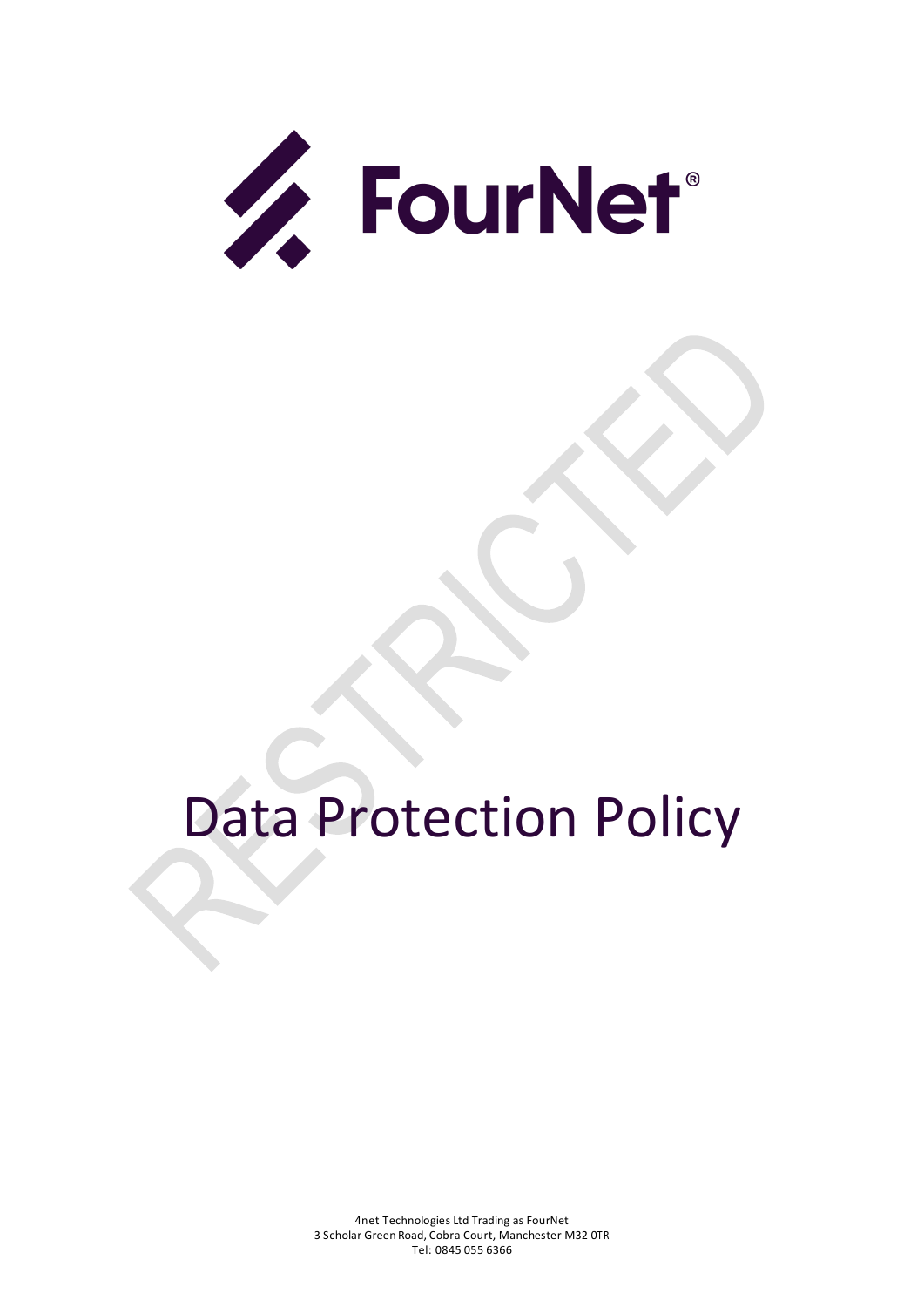

# **Table of Contents**

| 1.  |      |  |  |
|-----|------|--|--|
| 2.  |      |  |  |
| 3.  |      |  |  |
| 4.  |      |  |  |
| 5.  |      |  |  |
| 6.  |      |  |  |
| 7.  |      |  |  |
| 8.  |      |  |  |
| 9.  |      |  |  |
| 10. |      |  |  |
| 11. |      |  |  |
| 12. |      |  |  |
| 13. |      |  |  |
|     | 13.1 |  |  |
| 14. |      |  |  |
| 15. |      |  |  |
| 16. |      |  |  |
| 17. |      |  |  |
| 18. |      |  |  |
| 19. |      |  |  |
| 20. |      |  |  |
| 21. |      |  |  |
| 22. |      |  |  |
| 23. |      |  |  |
| 24. |      |  |  |
| 25. |      |  |  |
| 26. |      |  |  |
| 27. |      |  |  |
| 28. |      |  |  |
| 29. |      |  |  |
| 30. |      |  |  |
| 31. |      |  |  |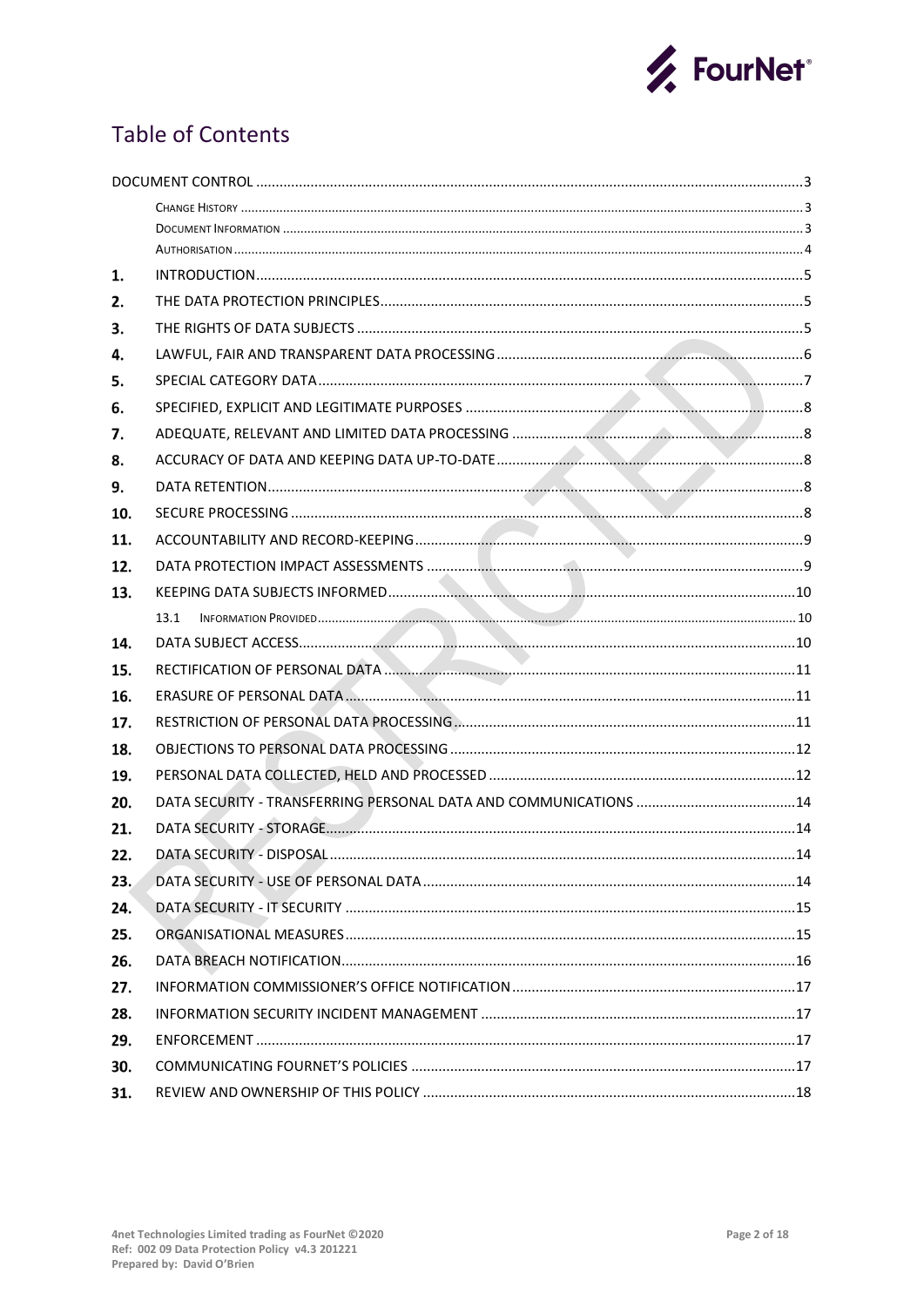

## <span id="page-2-0"></span>Document Control

| Document Title:          | 002 09 Data Protection Policy |
|--------------------------|-------------------------------|
| Owner                    | <b>Stuart Williams</b>        |
| Category:                | Restricted                    |
| Classification:          | <b>ISO Controlled</b>         |
| Version:                 | 4.2                           |
| Date:                    | 20.12.21                      |
| <b>Review Frequency:</b> | Annually                      |
| <b>Next Review Date:</b> | 19.12 22                      |

## <span id="page-2-1"></span>Change History

| <b>Date</b> | <b>Version</b> | <b>Brief Description</b>                         | <b>Author</b>  |
|-------------|----------------|--------------------------------------------------|----------------|
| 10.04.17    | 0.1            | <b>Initial Draft</b>                             | Toni Hazlewood |
| 23.06.17    | 0.2            | For Board Review                                 | Matt Dawe      |
| 21.09.17    | 0.3            | Amendments Following Board Review                | Toni Hazlewood |
| 05.01.18    | 1.0            | <b>First Release</b>                             | Matt Dawe      |
| 03.01.19    | 2.0            | <b>Annual Review</b>                             | Matt Dawe      |
| 06.07.20    | 3.0            | FourNet Rebranding/Updates                       | Toni Hazlewood |
| 11.10.20    | 4.0            | Renumbered in line with ISO Documentation Policy | David O'Brien  |
| 04.12.20    | 4.1            | <b>Information Security Incident Management</b>  | David O'Brien  |
| 17.11.21    | 4.2            | <b>Annual Review</b>                             | David O'Brien  |
| 20.12.21    | 4.3            | Inclusion of ICO Notification                    | David O'Brien  |

## <span id="page-2-2"></span>Document Information

This document is the property of 4net Technologies Limited, trading as FourNet. It must not be reproduced in whole or in part of otherwise disclosed without prior written consent from FourNet.

The official controlled copy of this manual is the digitally signed PDF document on the FourNet SharePoint® and visible to all authorised users. All printed copies and all electronic copies and versions except the ones described above, are considered uncontrolled copies used for reference only.

This document is controlled as a single entity, as any change, however slight, even a single character, to any part of the document by definition changes the entire document. For this reason, as well as the fact that the concept of "page" varies with the publication format, page-level revision is not practiced with this or any other FourNet document.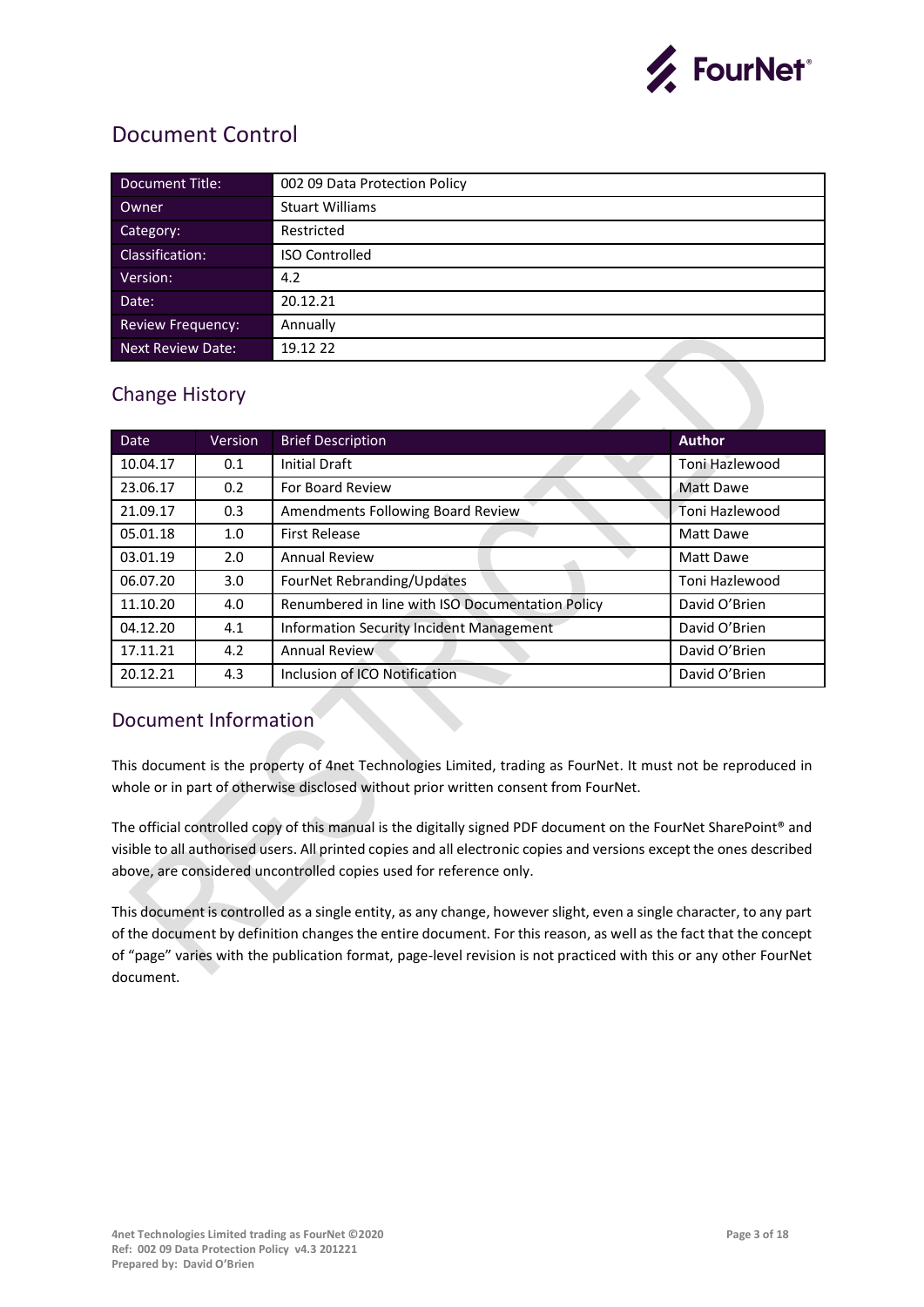

## <span id="page-3-0"></span>Authorisation

#### Review and Approved for Release:

Document Prepared by: David O'Brien –

Head of Compliance

Verified and Authorised by:

 $\mathbb{R}$ 

Richard Pennington Chief Executive Officer (CEO)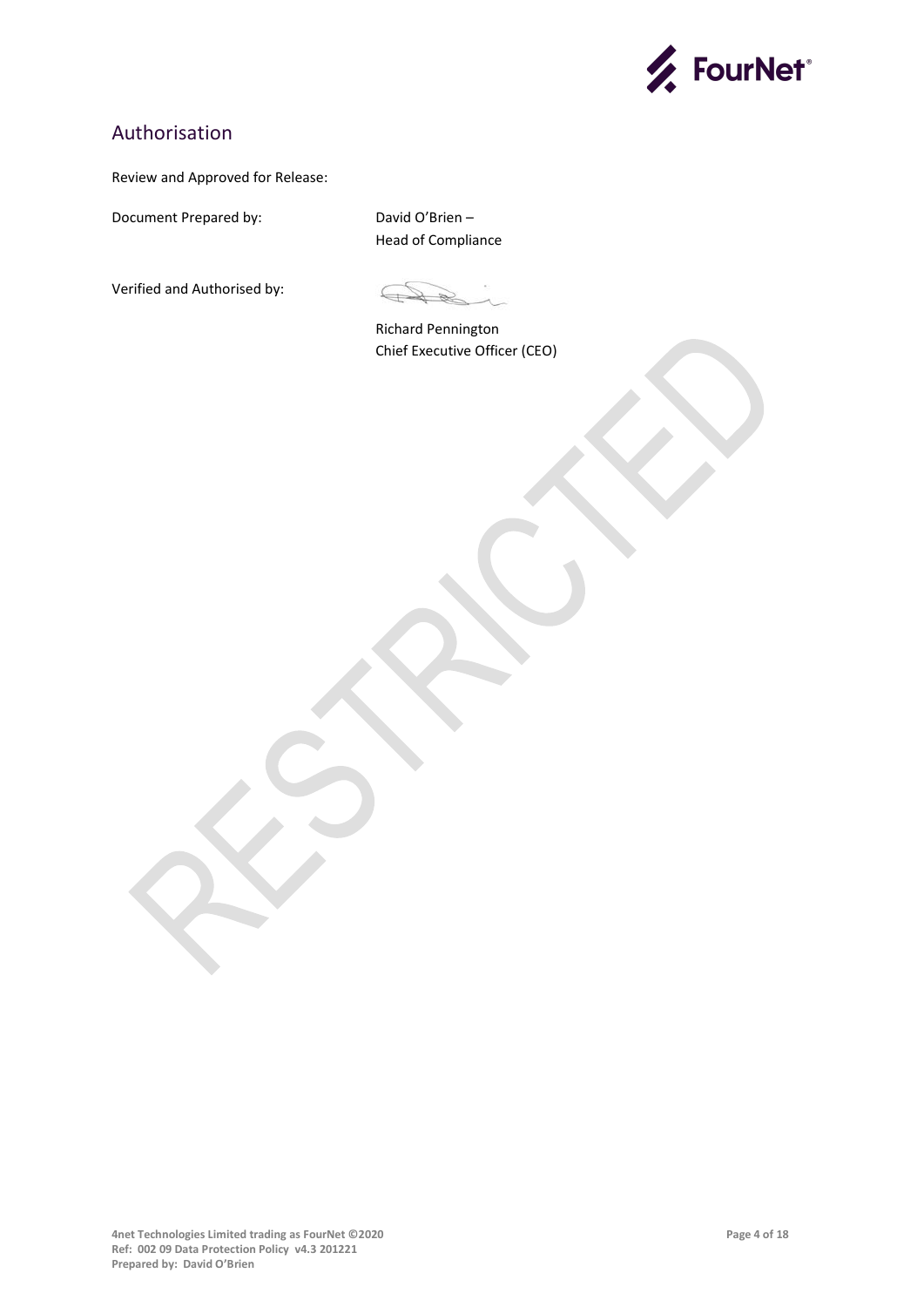

#### <span id="page-4-0"></span> $\mathbf{1}$ . Introduction

This Policy sets out the obligations of FourNet Technologies Limited ("**the Company**"), registered in the United Kingdom under number 05448638, whose registered office is at 3 Scholar Green Road, Stretford, Manchester, M32 0TR, regarding data protection and the rights of customers, employees, and suppliers ("**data subjects**") in respect of their personal data under EU Regulation 2016/679 General Data Protection Regulation ("**GDPR**") and Data Protection Act 2018 (the DPA).

The GDPR and the DPA defines "personal data" as any information relating to an identified or identifiable natural person (a "**data subject**"); an identifiable natural person is one who can be identified, directly or indirectly, in particular by reference to an identifier such as a name, an identification number, location data, an online identifier, or to one or more factors specific to the physical, physiological, genetic, mental, economic, cultural, or social identity of that natural person.

This Policy sets the Company's obligations regarding the collection, processing, transfer, storage, and disposal of personal data. The procedures and principles set out herein must be followed at all times by the Company, its employees, agents, contractors, or other parties working on behalf of the Company.

The Company is committed not only to the letter of the law, but also to the spirit of the law and places high importance on the correct, lawful, and fair handling of all personal data, respecting the legal rights, privacy, and trust of all individuals with whom it deals.

#### <span id="page-4-1"></span>The Data Protection Principles  $2.$

This Policy aims to ensure compliance with the GDPR and the DPA. The GDPR and the DPA sets out the following principles with which any party handling personal data must comply. All personal data must be:

- Processed lawfully, fairly and in a transparent manner in relation to the data subject.
- Collected for specified, explicit and legitimate purposes and not further processed in a manner that is incompatible with those purposes. Further processing for archiving purposes in the public interest, scientific or historical research purposes or statistical purposes shall not be considered to be incompatible with the initial purposes.
- Adequate, relevant, and limited to what is necessary in relation to the purposes for which it is processed.
- Accurate and, where necessary, kept up to date. Every reasonable step must be taken to ensure that personal data that is inaccurate, having regard to the purposes for which it is processed, is erased, or rectified without delay.
- Kept in a form which permits identification of data subjects for no longer than is necessary for the purposes for which the personal data is processed. Personal data may be stored for longer periods insofar as the personal data will be processed solely for archiving purposes in the public interest, scientific or historical research purposes, or statistical purposes, subject to implementation of the appropriate technical and organisational measures required by the GDPR and the DPA in order to safeguard the rights and freedoms of the data subject. and
- Processed in a manner that ensures appropriate security of the personal data, including protection against unauthorised or unlawful processing and against accidental loss, destruction, or damage, using appropriate technical or organisational measures.

#### <span id="page-4-2"></span> $3.$ The Rights of Data Subjects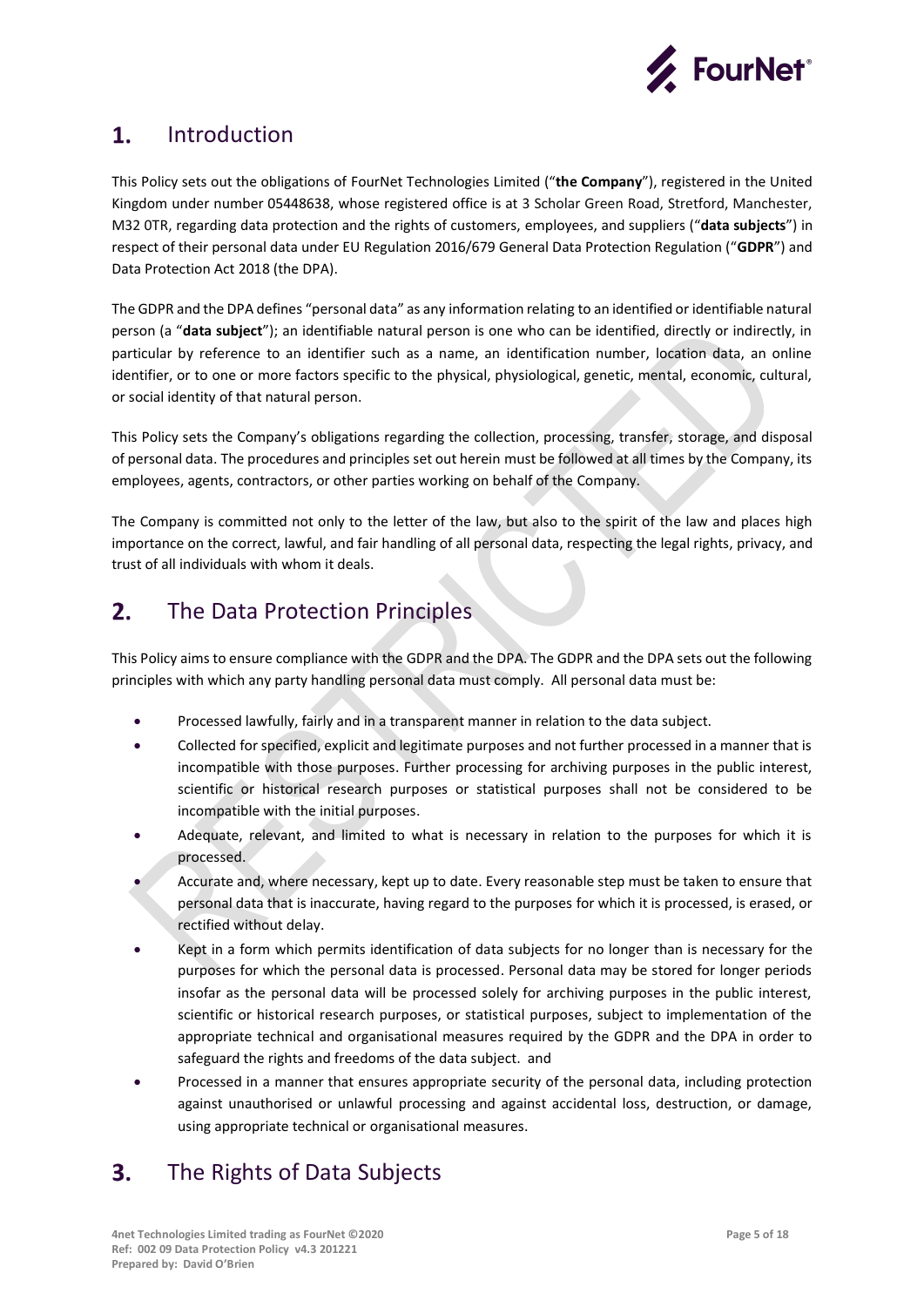

The GDPR and the DPA sets out the following rights applicable to data subjects (please refer to the parts of this policy indicated for further details):

- The right to be informed (Part 14).
- The right of access (Part 15):
- The right to rectification (Part 16):
- The right to erasure (also known as the 'right to be forgotten') (Part 17);
- The right to restrict processing (Part 18); and
- The right to object (Part 19).

#### <span id="page-5-0"></span>4. Lawful, Fair and Transparent Data Processing

The GDPR and the DPA seeks to ensure that personal data is processed lawfully, fairly, and transparently, without adversely affecting the rights of the data subject. The GDPR and the DPA states that processing of personal data shall be lawful if at least one of the following applies:

- The data subject has given consent to the processing of their personal data for one or more specific purposes;
- The processing is necessary for the performance of a contract to which the data subject is a party, or in order to take steps at the request of the data subject prior to entering into a contract with them;
- The processing is necessary for compliance with a legal obligation to which the data controller is subject;
- The processing is necessary to protect the vital interests of the data subject or of another natural person;
- The processing is necessary for the performance of a task carried out in the public interest or in the exercise of official authority vested in the data controller; or
- The processing is necessary for the purposes of the legitimate interests pursued by the data controller or by a third party, except where such interests are overridden by the fundamental rights and freedoms of the data subject which require protection of personal data, in particular where the data subject is a child.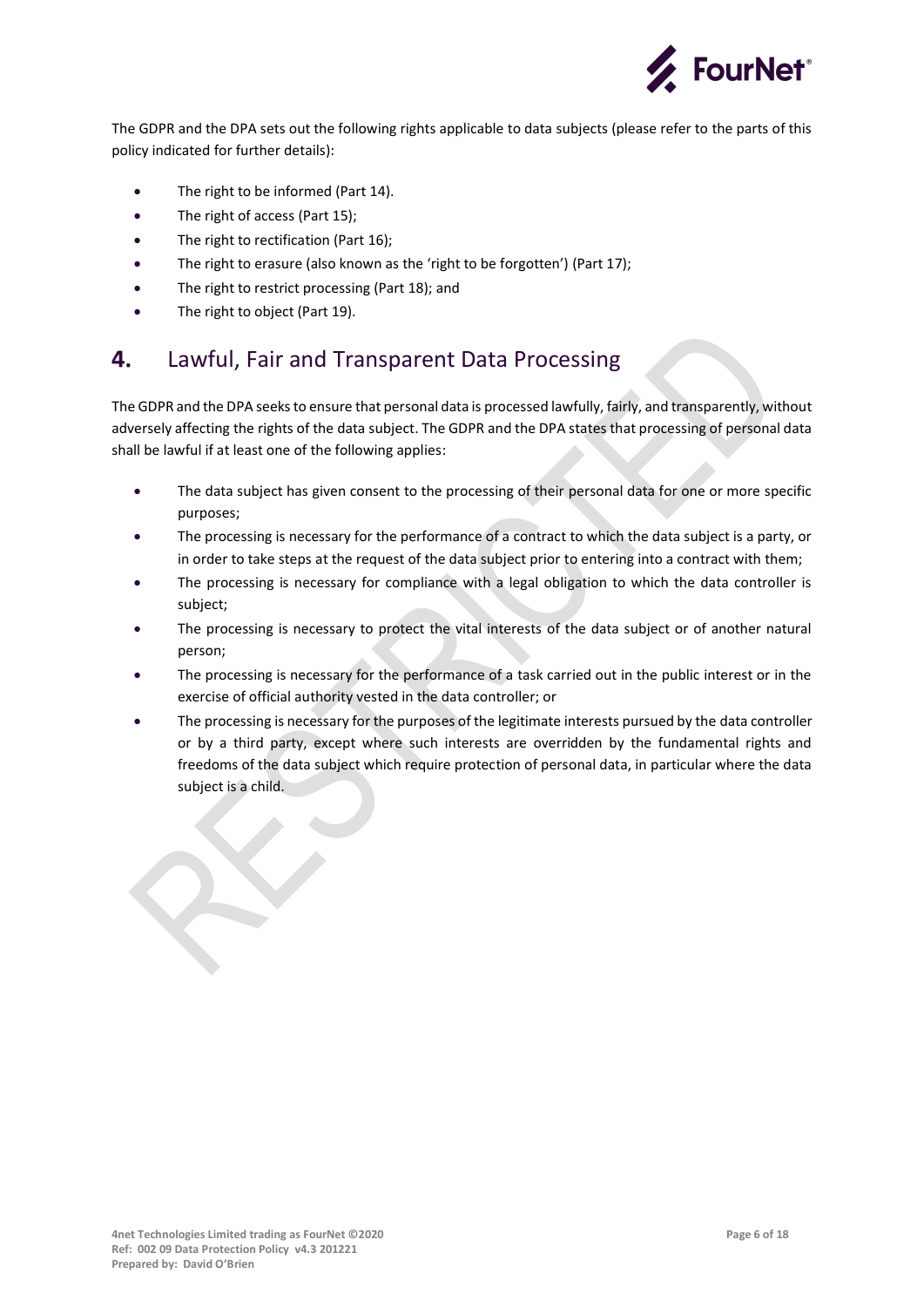

#### <span id="page-6-0"></span>5. Special Category Data

If the personal data in question is "special category data" (also known as "sensitive personal data"), for example, data concerning the data subject's race, ethnicity, politics, religion, trade union membership, genetics, biometrics (if used for ID purposes), health, sex life, or sexual orientation, at least one of the following conditions must be met:

- The data subject has given their explicit consent to the processing of such data for one or more specified purposes (unless EU or EU Member State law prohibits them from doing so);
- The processing is necessary for the purpose of carrying out the obligations and exercising specific rights of the data controller or of the data subject in the field of employment, social security, and social protection law (insofar as it is authorised by EU or EU Member State law or a collective agreement pursuant to EU Member State law which provides for appropriate safeguards for the fundamental rights and interests of the data subject);
- The processing is necessary to protect the vital interests of the data subject or of another natural person where the data subject is physically or legally incapable of giving consent;
- The data controller is a foundation, association, or other non-profit body with a political, philosophical, religious, or trade union aim, and the processing is carried out in the course of its legitimate activities, provided that the processing relates solely to the members or former members of that body or to persons who have regular contact with it in connection with its purposes and that the personal data is not disclosed outside the body without the consent of the data subjects;
- The processing relates to personal data which is clearly made public by the data subject;
- The processing is necessary for the conduct of legal claims or whenever courts are acting in their judicial capacity;
- The processing is necessary for substantial public interest reasons, on the basis of EU or EU Member State law which shall be proportionate to the aim pursued, shall respect the essence of the right to data protection and shall provide for suitable and specific measures to safeguard the fundamental rights and interests of the data subject;
- The processing is necessary for the purposes of preventative or occupational medicine, for the assessment of the working capacity of an employee, for medical diagnosis, for the provision of health or social care or treatment, or the management of health or social care systems or services on the basis of EU or EU Member State law or pursuant to a contract with a health professional, subject to the conditions and safeguards referred to in Article 9(3) of the GDPR and the DPA;
- The processing is necessary for public interest reasons in the area of public health, for example, protecting against serious cross-border threats to health or ensuring high standards of quality and safety of health care and of medicinal products or medical devices, on the basis of EU or EU Member State law which provides for suitable and specific measures to safeguard the rights and freedoms of the data subject (in particular, professional secrecy); or
- The processing is necessary for archiving purposes in the public interest, scientific or historical research purposes, or statistical purposes in accordance with Article 89(1) of the GDPR and the DPA based on EU or EU Member State law which shall be proportionate to the aim pursued, respect the essence of the right to data protection and provide for suitable and specific measures to safeguard the fundamental rights and the interests of the data subject.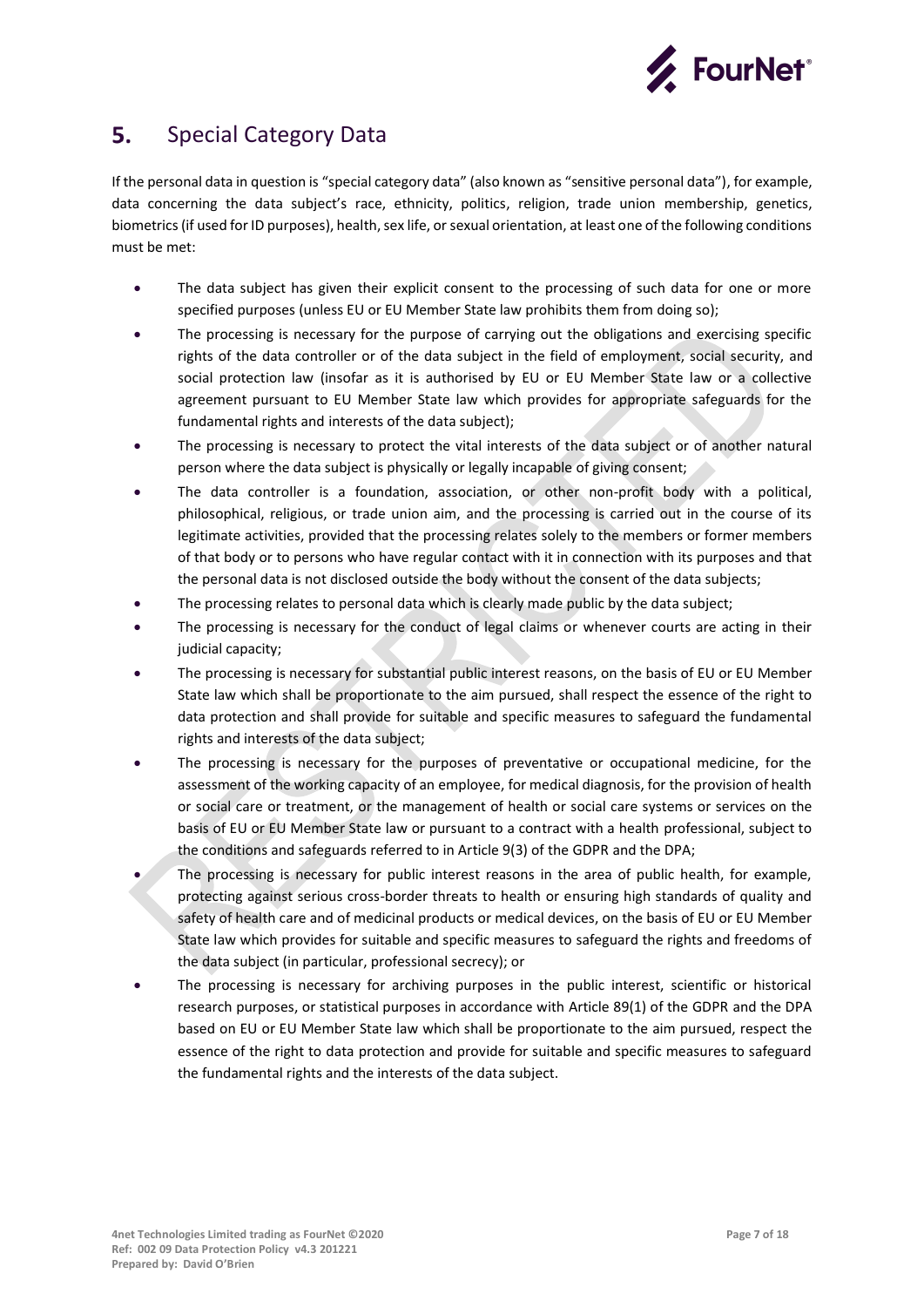

#### <span id="page-7-0"></span>Specified, Explicit and Legitimate Purposes 6.

The Company collects and processes the personal data set out in Part 20 of this Policy. This includes:

- Personal data collected directly from data subjects;
- The Company only collects, processes, and holds personal data for the specific purposes set out in Part 21 of this Policy (or for other purposes expressly permitted by the GDPR and the DPA); and
- Data subjects are kept informed at all times of the purpose or purposes for which the Company uses their personal data. Please refer to Part 14 for more information on keeping data subjects informed.

#### <span id="page-7-1"></span>7. Adequate, Relevant and Limited Data Processing

The Company will only collect and process personal data for and to the extent necessary for the specific purpose or purposes of which data subjects have been informed (or will be informed) as under Part 5, above and as set out in Part 20, below.

#### <span id="page-7-2"></span>8. Accuracy of Data and Keeping Data Up-to-Date

The Company shall ensure that all personal data collected, processed, and held by it is kept accurate and up-todate. This includes, but is not limited to, the rectification of personal data at the request of a data subject, as set out in Part 15, below.

The accuracy of personal data shall be checked when it is collected and at regular intervals thereafter. If any personal data is found to be inaccurate or out-of-date, all reasonable steps will be taken without delay to amend or erase that data, as appropriate.

#### <span id="page-7-3"></span>9. Data Retention

The Company shall not keep personal data for any longer than is necessary in light of the purpose or purposes for which that personal data was originally collected, held, and processed.

When personal data is no longer required, all reasonable steps will be taken to erase or otherwise dispose of it without delay.

For full details of the Company's approach to data retention, including retention periods for specific personal data types held by the Company, please refer to our Data Retention Policy.

#### <span id="page-7-4"></span> $10<sub>1</sub>$ Secure Processing

The Company shall ensure that all personal data collected, held, and processed is kept secure and protected against unauthorised or unlawful processing and against accidental loss, destruction, or damage. Further details of the technical and organisational measures which shall be taken are provided in Parts 20 to 27 of this Policy.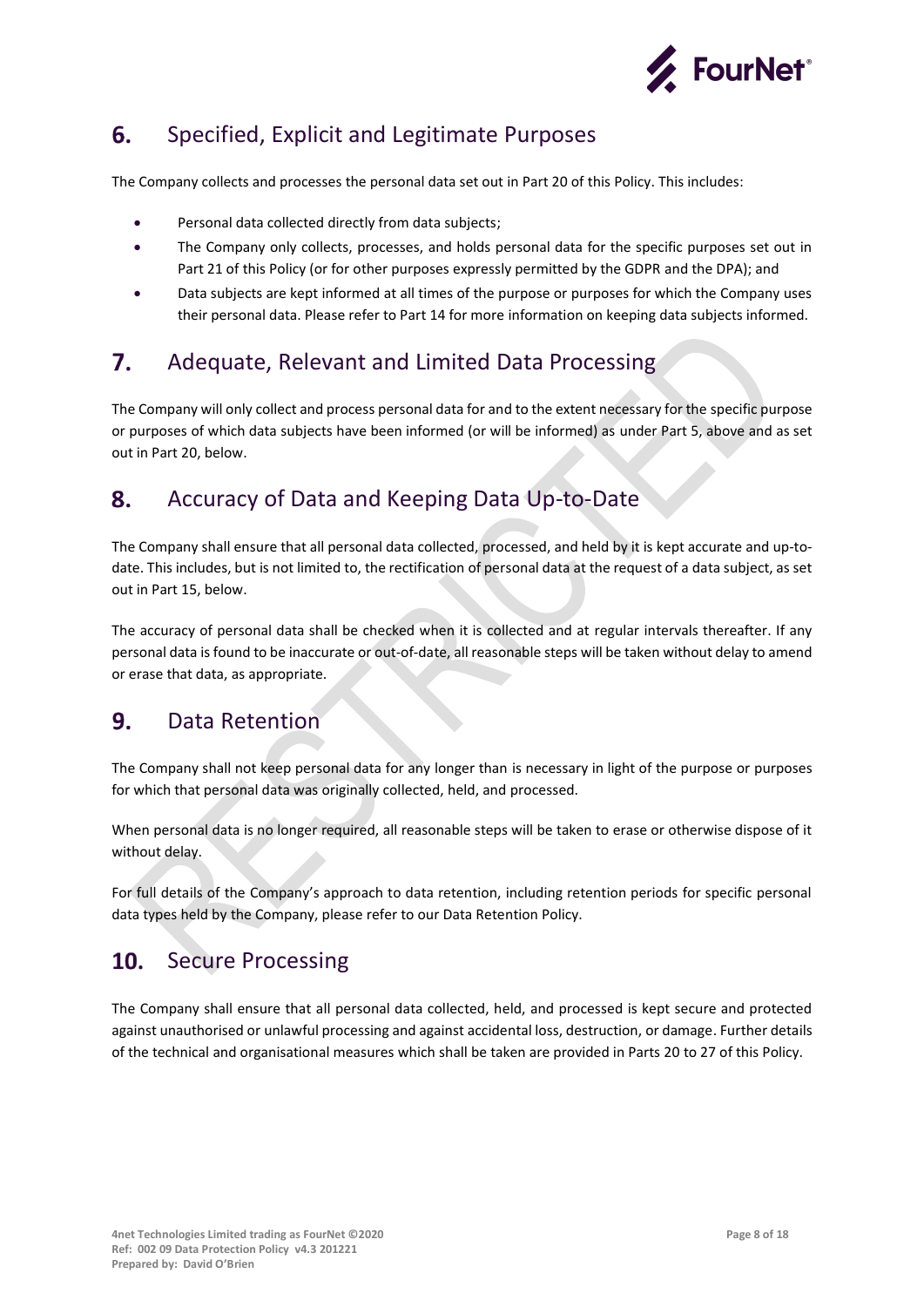

#### <span id="page-8-0"></span>11. Accountability and Record-Keeping

- The Company's Data Protection Officer is Stuart Williams swilliams@fournet.co.uk.
- The Data Protection Officer shall be responsible for overseeing the implementation of this Policy and for monitoring compliance with this Policy, the Company's other data protection-related policies and with the GDPR, the DPA and other applicable data protection legislation.
- The Company shall keep written internal records of all personal data collection, holding and processing, which shall incorporate the following information:
- The name and details of the Company, its Data Protection Officer, and any applicable third-party data processors;
- The purposes for which the Company collects, holds, and processes personal data;
- Details of the categories of personal data collected, held, and processed by the Company and the categories of data subject to which that personal data relates;
- Details of any transfers of personal data to non-EEA countries including all mechanisms and security safeguards;
- Details of how long personal data will be retained by the Company (please refer to the Company's Data Retention Policy); and
- Detailed descriptions of all technical and organisational measures taken by the Company to ensure the security of personal data.

#### <span id="page-8-1"></span> $12.$ Data Protection Impact Assessments

The Company shall carry out Data Protection Impact Assessments for any and all new projects and/or new uses of personal data.

Data Protection Impact Assessments shall be overseen by the Data Protection Officer and shall address the following:

- The type(s) of personal data that will be collected, held, and processed;
- The purpose(s) for which personal data is to be used;
- The Company's objectives;
- How personal data is to be used;
- The parties (internal and/or external) who are to be consulted;
- The necessity and proportionality of the data processing with respect to the purpose(s) for which it is being processed;
- Risks posed to data subjects;
- Risks posed both within and to the Company; and
- Proposed measures to minimise and handle identified risks.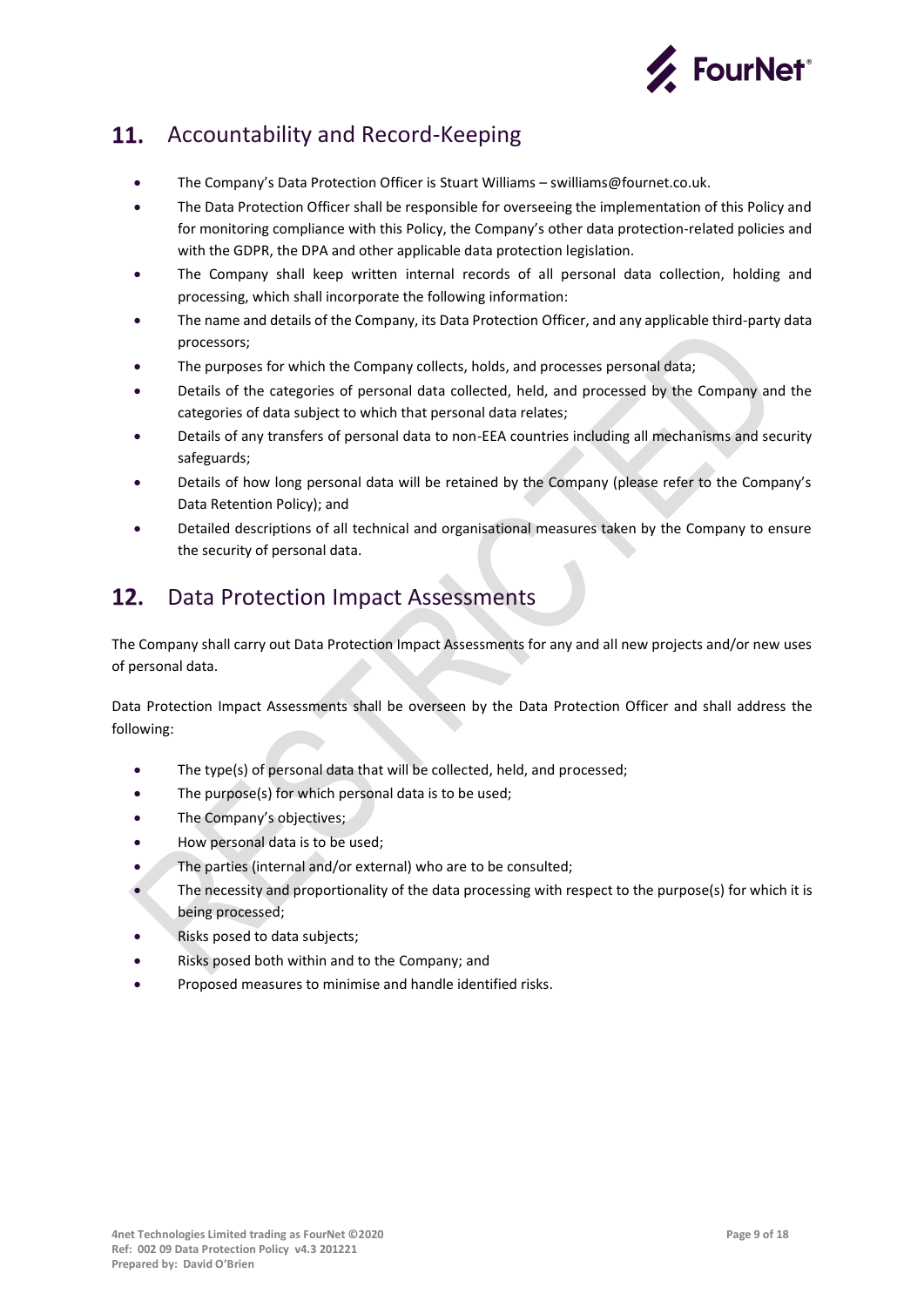

#### <span id="page-9-0"></span>Keeping Data Subjects Informed  $13.$

The Company shall provide the information set out in Part 14.1 to every data subject:

- Where personal data is collected directly from data subjects, those data subjects will be informed of its purpose at the time of collection; and
- Where personal data is obtained from a third party, the relevant data subjects will be informed of its purpose:
	- $\circ$  if the personal data is used to communicate with the data subject, when the first communication is made; or
	- o if the personal data is to be transferred to another party, before that transfer is made; or
	- o as soon as reasonably possible and in any event not more than one month after the personal data is obtained.

### <span id="page-9-1"></span>13.1 Information Provided

The following information shall be provided:

- Details of the Company including, but not limited to, the identity of its Data Protection Officer;
- The purpose(s) for which the personal data is being collected and will be processed (as detailed in Part 20 of this Policy) and the legal basis justifying that collection and processing;
- Where applicable, the legitimate interests upon which the Company is justifying its collection and processing of the personal data;
- Where the personal data is not obtained directly from the data subject, the categories of personal data collected and processed;
- Where the personal data is to be transferred to one or more third parties, details of those parties;
- Details of data retention;
- Details of the data subject's rights under the GDPR and the DPA;
- Details of the data subject's right to withdraw their consent to the Company's processing of their personal data at any time;
- Details of the data subject's right to complain to the Information Commissioner's Office (the "supervisory authority" under the GDPR and the DPA);
- Where applicable, details of any legal or contractual requirement or obligation necessitating the collection and processing of the personal data and details of any consequences of failing to provide it; and
- Details of any automated decision-making or profiling that will take place using the personal data, including information on how decisions will be made, the significance of those decisions and any consequences.

#### <span id="page-9-2"></span>14. Data Subject Access

Data subjects may make Subject Access Requests ("**SARs**") at any time to find out more about the personal data which the Company holds about them, what it is doing with that personal data and why.

Employees wishing to make a SAR should do using a Subject Access Request Form, sending the form to the Company's Data Protection Officer at [swilliams@fournet.co.uk.](mailto:swilliams@fournet.co.uk)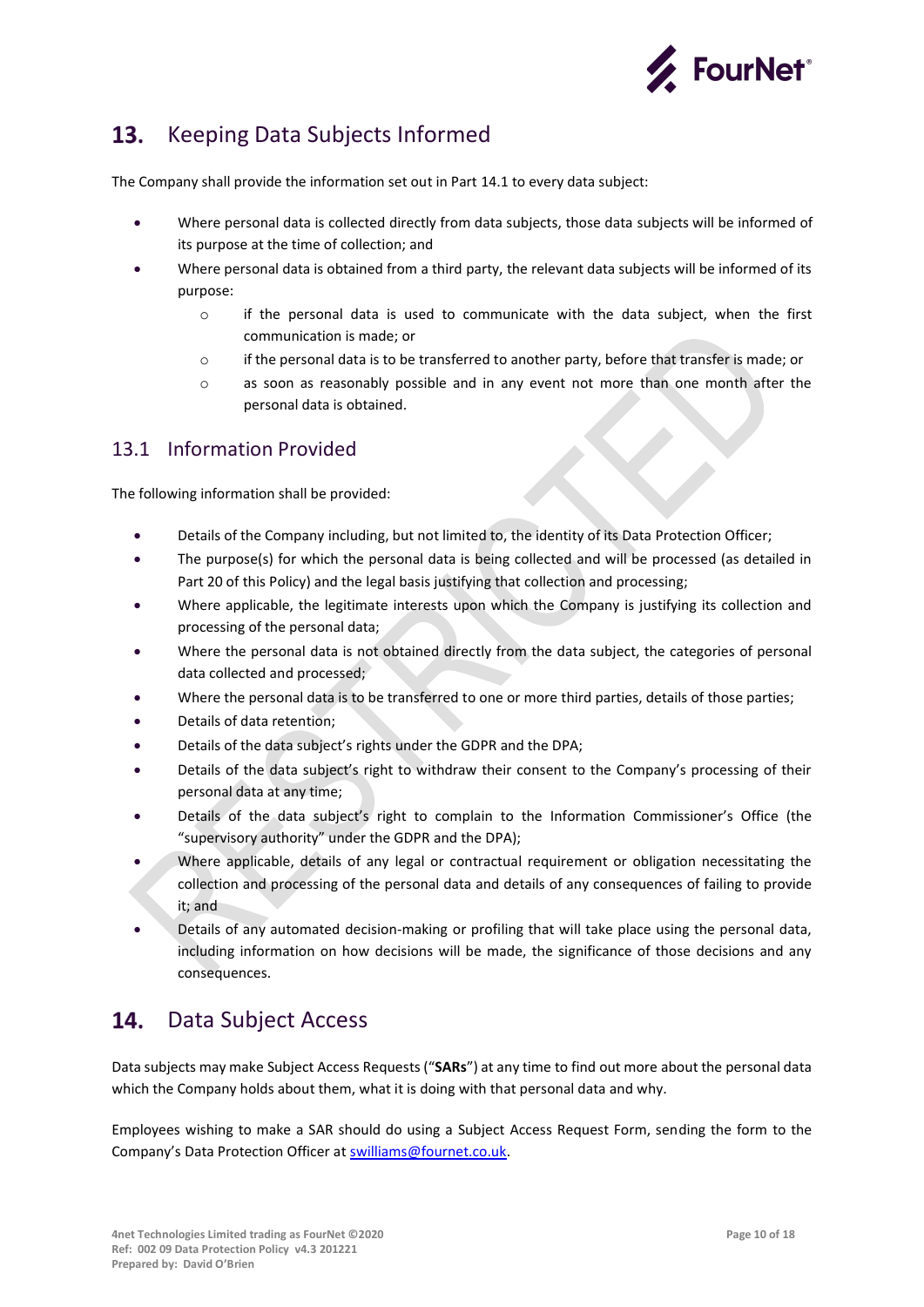

Responses to SARs shall normally be made within one month of receipt, however this may be extended by up to two months if the SAR is complex and/or numerous requests are made. If such additional time is required, the data subject shall be informed.

All SARs received shall be handled by the Company's Data Protection Officer.

The Company does not charge a fee for the handling of normal SARs. The Company reserves the right to charge reasonable fees for additional copies of information that has already been supplied to a data subject and for requests that are manifestly unfounded or excessive, particularly where such requests are repetitive.

#### <span id="page-10-0"></span>**15.** Rectification of Personal Data

Data subjects have the right to require the Company to rectify any of their personal data that is inaccurate or incomplete.

The Company shall rectify the personal data in question and inform the data subject of that rectification, within one month of the data subject informing the Company of the issue. The period can be extended by up to two months in the case of complex requests. If such additional time is required, the data subject shall be informed.

In the event that any affected personal data has been disclosed to third parties, those parties shall be informed of any rectification that must be made to that personal data.

#### <span id="page-10-1"></span>16. Erasure of Personal Data

Data subjects have the right to request that the Company erases the personal data it holds about them in the following circumstances:

- It is no longer necessary for the Company to hold that personal data with respect to the purpose(s) for which it was originally collected or processed;
- The data subject wishes to withdraw their consent to the Company holding and processing their personal data;
- The data subject objects to the Company holding and processing their personal data (and there is no overriding legitimate interest to allow the Company to continue doing so) (see Part 18 of this Policy for further details concerning the right to object);
- The personal data has been processed unlawfully; and
- The personal data needs to be erased in order for the Company to comply with a particular legal obligation.

Unless the Company has reasonable grounds to refuse to erase personal data, all requests for erasure shall be complied with and the data subject informed of the erasure, within one month of receipt of the data subject's request. The period can be extended by up to two months in the case of complex requests. If such additional time is required, the data subject shall be informed.

In the event that any personal data that is to be erased in response to a data subject's request has been disclosed to third parties, those parties shall be informed of the erasure (unless it is impossible or would require disproportionate effort to do so).

#### <span id="page-10-2"></span>Restriction of Personal Data Processing $17.$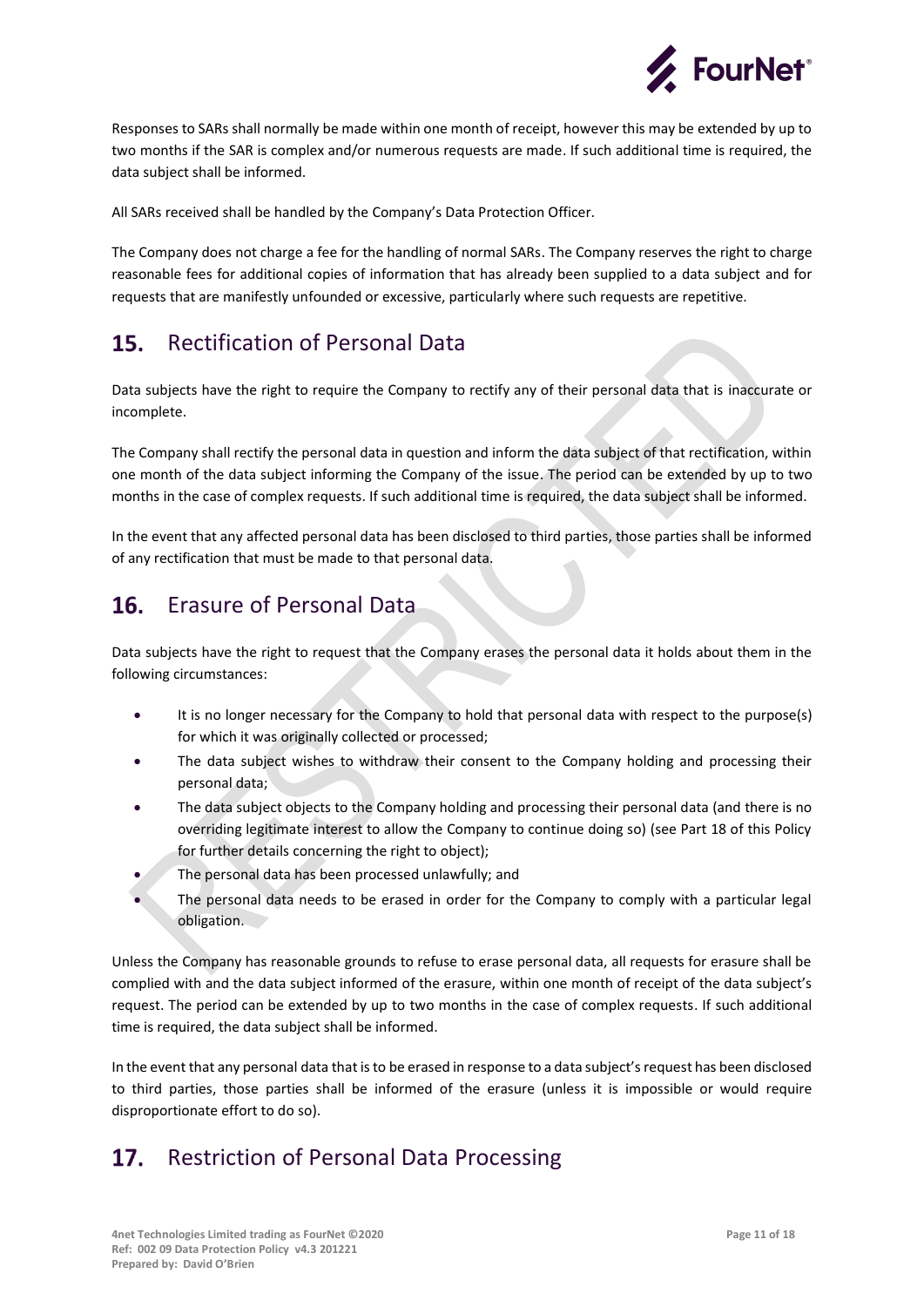

Data subjects may request that the Company ceases processing the personal data it holds about them. If a data subject makes such a request, the Company shall retain only the amount of personal data concerning that data subject (if any) that is necessary to ensure that the personal data in question is not processed further.

In the event that any affected personal data has been disclosed to third parties, those parties shall be informed of the applicable restrictions on processing it (unless it is impossible or would require disproportionate effort to do so).

#### <span id="page-11-0"></span>18. Objections to Personal Data Processing

Data subjects have the right to object to the Company processing their personal data based on legitimate interests and direct marketing.

Where a data subject objects to the Company processing their personal data based on its legitimate interests, the Company shall cease such processing immediately, unless it can be demonstrated that the Company's legitimate grounds for such processing override the data subject's interests, rights and freedoms, or that the processing is necessary for the conduct of legal claims.

Where a data subject objects to the Company processing their personal data for direct marketing purposes, the Company shall cease such processing immediately.

#### <span id="page-11-1"></span>19. Personal Data Collected, Held and Processed

The following personal data is collected, held, and processed by the Company (for details of data retention, please refer to the Company's Data Retention Policy):

| Data Ref.              | Type of Data                      | Purpose of Data                                                               |
|------------------------|-----------------------------------|-------------------------------------------------------------------------------|
| Customer               | Name                              | Contacting Customer for the purpose of executing the<br>contract and/or order |
| Customer               | <b>Business Telephone Numbers</b> | Contacting Customer for the purpose of executing the<br>contract and/or order |
| Customer               | <b>Business Email Addresses</b>   | Contacting Customer for the purpose of executing the<br>contract and/or order |
| Customer               | <b>Business Postal Addresses</b>  | Contacting Customer for the purpose of executing the<br>contract and/or order |
| <b>Customers Staff</b> | Name                              | To build an internal telephone directory for the<br>customers staff           |
| <b>Customers Staff</b> | <b>Business Telephone Numbers</b> | To build an internal telephone directory for the<br>customers staff           |
| Supplier               | Name                              | Contacting Supplier for the purpose of executing the<br>contract and/or order |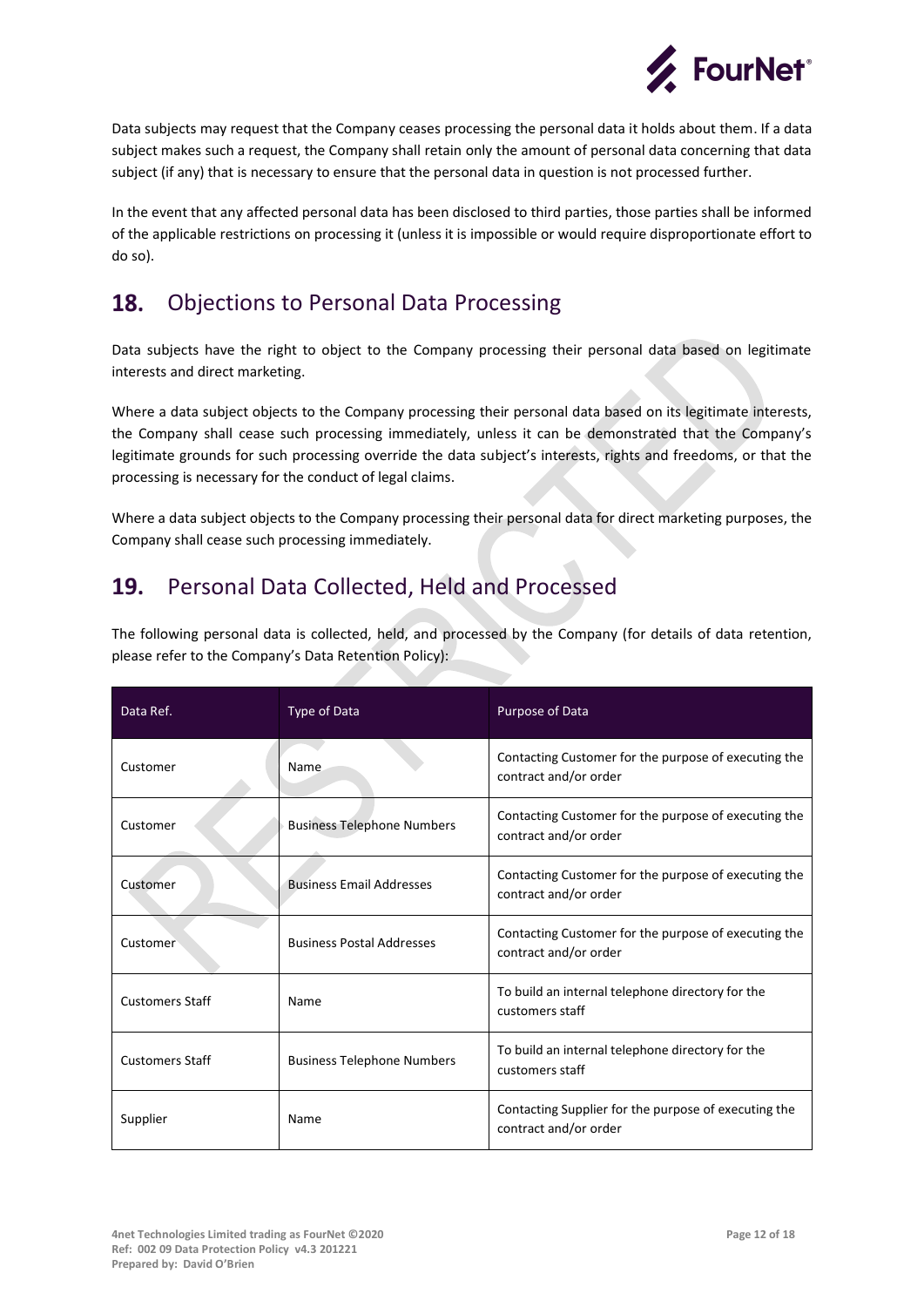

| Data Ref.                    | Type of Data                      | Purpose of Data                                                                                                                                                                                                                                                                                          |
|------------------------------|-----------------------------------|----------------------------------------------------------------------------------------------------------------------------------------------------------------------------------------------------------------------------------------------------------------------------------------------------------|
| Supplier                     | <b>Telephone Numbers</b>          | Contacting Supplier for the purpose of executing the<br>contract and/or order                                                                                                                                                                                                                            |
| Supplier                     | <b>Email Addresses</b>            | Contacting Supplier for the purpose of executing the<br>contract and/or order                                                                                                                                                                                                                            |
| Supplier                     | <b>Postal Addresses</b>           | Contacting Supplier for the purpose of executing the<br>contract and/or order                                                                                                                                                                                                                            |
| Customer                     | Voice Recordings                  | In some cloud-based services FourNet will use a<br>purpose-built voice recorder in order to record calls<br>for training or legislative purposes. FourNet do not<br>access this data unless specifically requested to do so.<br>This data is stored and protected in line with our<br>security policies. |
| FourNet Staff                | Name                              | Used to execute the employment contract between<br>FourNet and that staff member.                                                                                                                                                                                                                        |
| FourNet Staff                | <b>Telephone Numbers</b>          | Used to execute the employment contract between<br>FourNet and that staff member.                                                                                                                                                                                                                        |
| FourNet Staff                | Addresses                         | Used to execute the employment contract between<br>FourNet and that staff member.                                                                                                                                                                                                                        |
| FourNet Staff                | National Insurance Number         | Used to execute the employment contract between<br>FourNet and that staff member.                                                                                                                                                                                                                        |
| FourNet Staff                | <b>PAYE Information</b>           | Used to execute the employment contract between<br>FourNet and that staff member.                                                                                                                                                                                                                        |
| FourNet Staff                | <b>Medical Information</b>        | Used to execute the employment contract between<br>FourNet and that staff member.                                                                                                                                                                                                                        |
| <b>Prospective Customers</b> | Name                              | Contacting Prospective Customers for the purpose of<br>sales and marketing activities                                                                                                                                                                                                                    |
| Prospective Customers        | Job Title                         | Contacting Prospective Customers for the purpose of<br>sales and marketing activities                                                                                                                                                                                                                    |
| <b>Prospective Customers</b> | <b>Business Telephone Numbers</b> | Contacting Prospective Customers for the purpose of<br>sales and marketing activities                                                                                                                                                                                                                    |
| <b>Prospective Customers</b> | <b>Business Email Addresses</b>   | Contacting Prospective Customers for the purpose of<br>sales and marketing activities                                                                                                                                                                                                                    |
| <b>Prospective Customers</b> | <b>Business Postal Addresses</b>  | Contacting Prospective Customers for the purpose of<br>sales and marketing activities                                                                                                                                                                                                                    |

Note: FourNet DO NOT/WILL NOT store personal contact numbers, email, or postal addresses unless this has been explicitly requested to by the data subject for business related activities.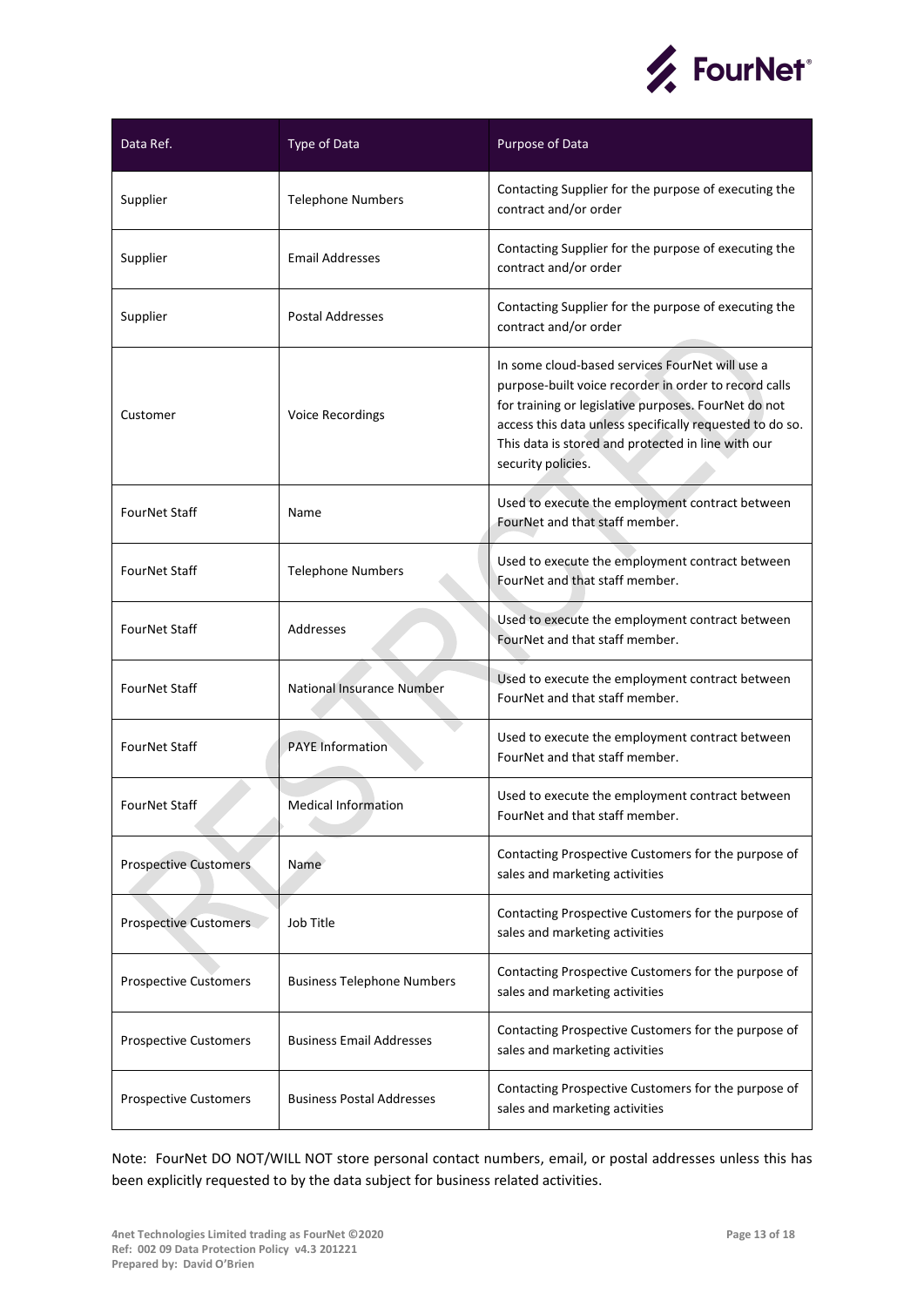

#### <span id="page-13-0"></span>Data Security - Transferring Personal Data and Communications  $20.$

The Company shall ensure that the following measures are taken with respect to all communications and other transfers involving personal data:

- All emails containing personal data must be encrypted. Methods of encryption are detailed with in the FourNet Statement of Applicability to the ISO 27001 standard.
- All emails containing personal data must be marked "confidential;"
- Personal data may be transmitted over secure networks only; transmission over unsecured networks is not permitted in any circumstances;
- Personal data may not be transmitted over a wireless network if there is a wired alternative that is reasonably practicable; and
- Personal data contained in the body of an email, whether sent or received, should be copied from the body of that email, and stored securely. The email itself should be deleted.

#### <span id="page-13-1"></span> $21.$ Data Security - Storage

The Company shall ensure that the following measures are taken with respect to the storage of personal data:

- All electronic copies of personal data should be stored securely using passwords and data encryption;
- All hardcopies of personal data, along with any electronic copies stored on physical, removable media should be stored securely in a locked box, drawer, cabinet, or similar;
- All personal data stored electronically is be backed up daily and encrypted;
- No personal data should be stored on any mobile device (including, but not limited to, laptops, tablets, and smartphones), whether such device belongs to the Company or otherwise without the formal written approval of Richard Pennington, Managing Director and, in the event of such approval, strictly in accordance with all instructions and limitations described at the time the approval is given and for no longer than is absolutely necessary; and
- No personal data should be transferred to any device personally belonging to an employee and personal data may only be transferred to devices belonging to agents, contractors, or other parties working on behalf of the Company where the party in question has agreed to comply fully with the letter and spirit of this Policy and of the GDPR and the DPA (which may include demonstrating to the Company that all suitable technical and organisational measures have been taken).

#### <span id="page-13-2"></span>Data Security - Disposal  $22.$

When any personal data is to be erased or otherwise disposed of for any reason (including where copies have been made and are no longer needed), it should be securely deleted and disposed of. For further information on the deletion and disposal of personal data, please refer to the Company's Data Retention Policy.

#### <span id="page-13-3"></span> $23.$ Data Security - Use of Personal Data

The Company shall ensure that the following measures are taken with respect to the use of personal data:

• No personal data may be shared informally and if an employee, agent, sub-contractor, or other party working on behalf of the Company requires access to any personal data that they do not already have access to, such access should be formally requested from Stuart Williams, Data Protection Officer;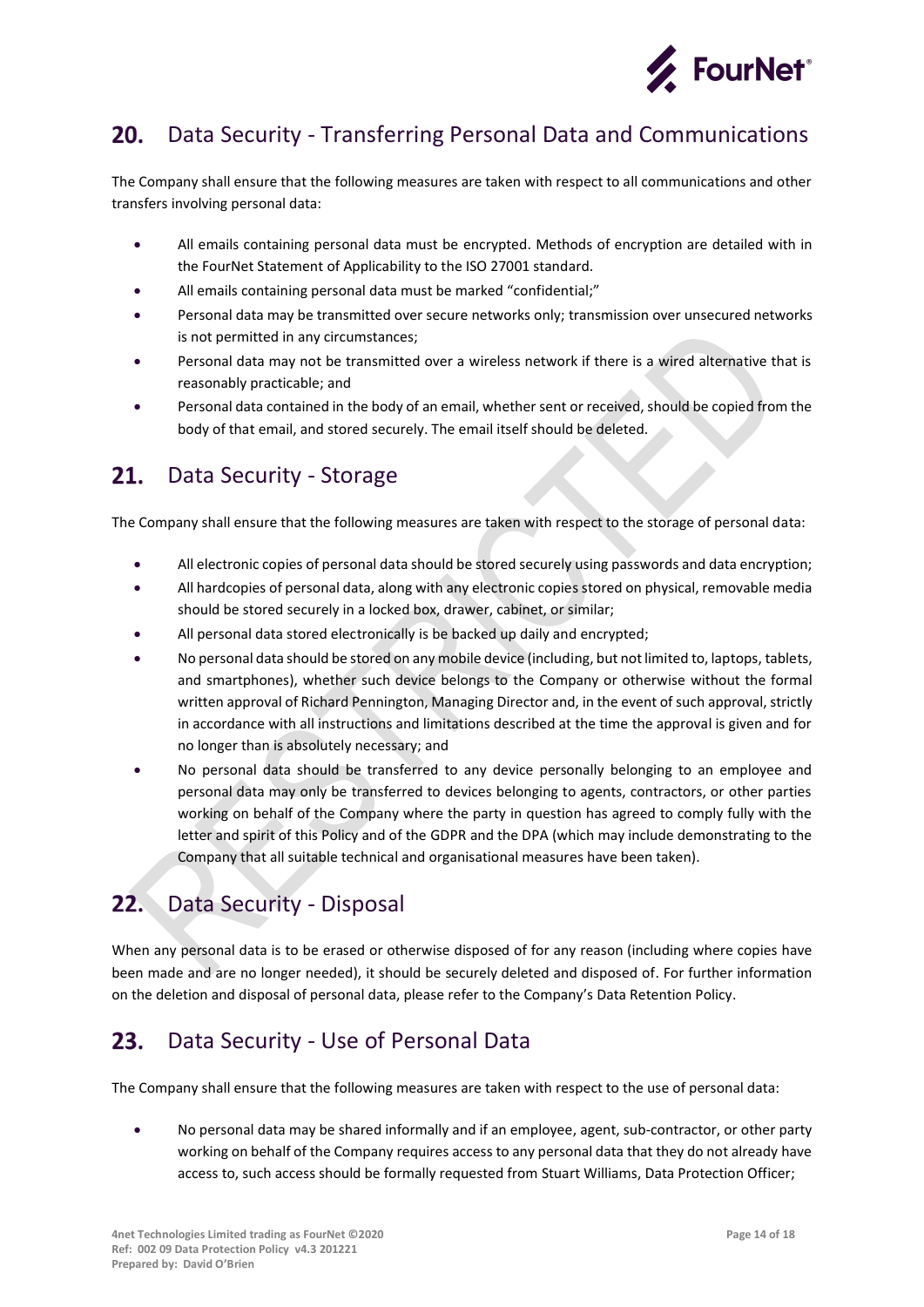

- No personal data may be transferred to any employees, agents, contractors, or other parties, whether such parties are working on behalf of the Company or not, without the authorization of from Stuart Williams, Data Protection Officer;
- Personal data must be handled with care at all times and should not be left unattended or on view to unauthorised employees, agents, sub-contractors, or other parties at any time;
- If personal data is being viewed on a computer screen and the computer in question is to be left unattended for any period of time, the user must lock the computer and screen before leaving it; and
- Where personal data held by the Company is used for marketing purposes, it shall be the responsibility of Sarah Keedy – Chief Marketing Officer to ensure that the appropriate consent is obtained and that no data subjects have opted out, whether directly or via a third-party service such as the TPS.

#### <span id="page-14-0"></span>24. Data Security - IT Security

The Company shall ensure that the following measures are taken with respect to IT and information security further information about FourNet's IT Strategy and Security can be found in the ISO27001 Statement of Applicability:

- All passwords used to protect personal data should be changed regularly and should not use words or phrases that can be easily guessed or otherwise compromised, in line with FourNet's Password Policy
- Under no circumstances should any passwords be written down or shared between any employees, agents, contractors, or other parties working on behalf of the Company, irrespective of seniority or department. If a password is forgotten, it must be reset using the applicable method. IT staff do not have access to passwords;
- All software (including, but not limited to, applications and operating systems) shall be kept up-todate. The Company's IT staff shall be responsible for installing any and all security-related updates as soon as reasonably and practically possible, unless there are valid technical reasons not to do so; and
- No software may be installed on any Company-owned computer or device without the prior approval of the Operations Director – Stuart Williams.

#### <span id="page-14-1"></span> $25.$ Organisational Measures

The Company shall ensure that the following measures are taken with respect to the collection, holding and processing of personal data:

- All employees, agents, contractors, or other parties working on behalf of the Company shall be made fully aware of both their individual responsibilities and the Company's responsibilities under the GDPR and the DPA and under this Policy and shall be provided with a copy of this Policy;
- Only employees, agents, sub-contractors, or other parties working on behalf of the Company that need access to and use of, personal data in order to perform their assigned duties correctly shall have access to personal data held by the Company;
- All employees, agents, contractors, or other parties working on behalf of the Company handling personal data will be appropriately trained to do so;
- All employees, agents, contractors, or other parties working on behalf of the Company handling personal data will be appropriately supervised;
- All employees, agents, contractors, or other parties working on behalf of the Company handling personal data shall be required and encouraged to exercise care, caution and discretion when discussing work-related matters that relate to personal data, whether in the workplace or otherwise;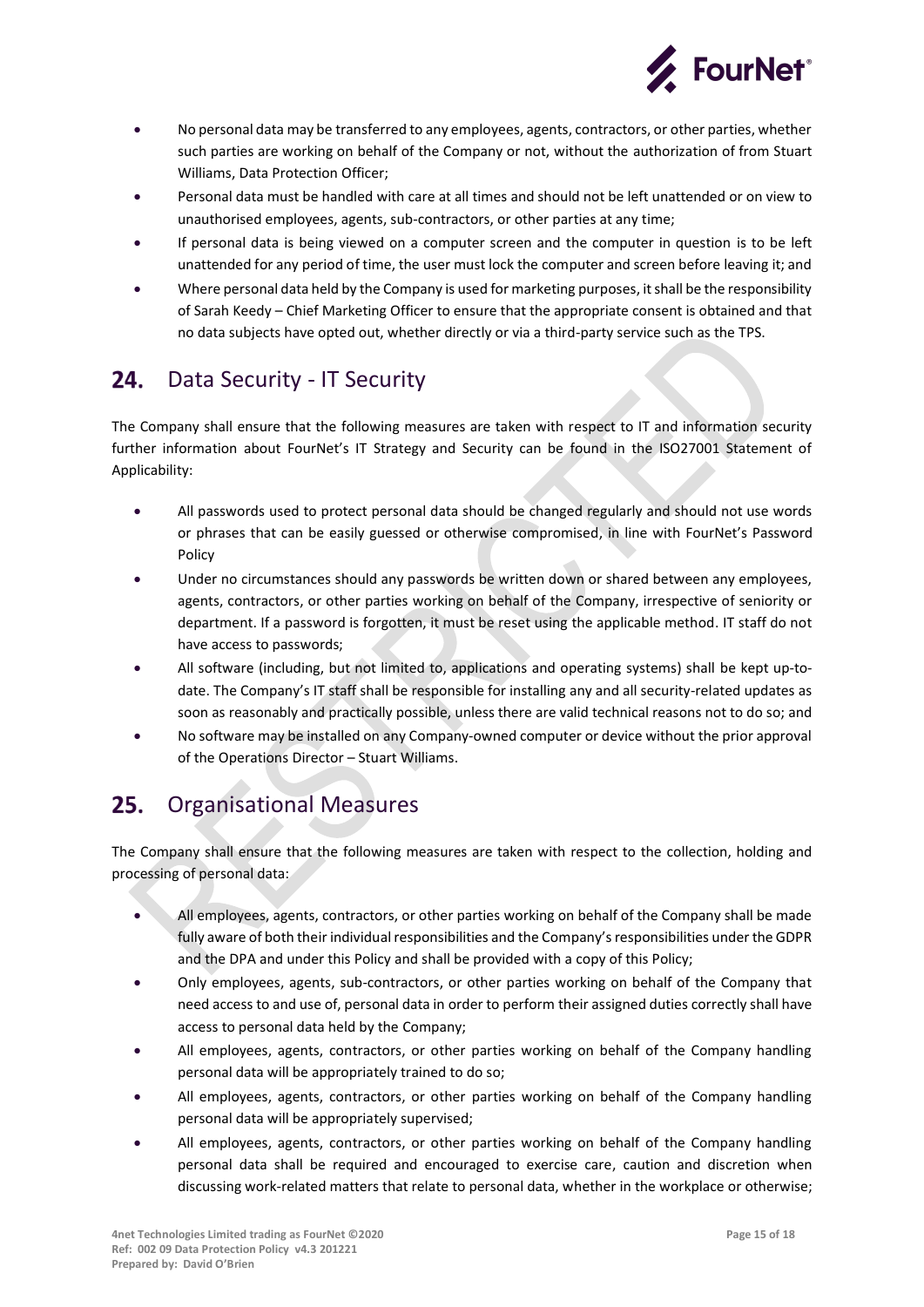

- Methods of collecting, holding, and processing personal data shall be regularly evaluated and reviewed;
- All personal data held by the Company shall be reviewed periodically, as set out in the Company's Data Retention Policy;
- The performance of those employees, agents, contractors, or other parties working on behalf of the Company handling personal data shall be regularly evaluated and reviewed;
- All employees, agents, contractors, or other parties working on behalf of the Company handling personal data will be bound to do so in accordance with the principles of the GDPR and the DPA and this Policy by contract;
- All agents, contractors, or other parties working on behalf of the Company handling personal data must ensure that any and all of their employees who are involved in the processing of personal data are held to the same conditions as those relevant employees of the Company arising out of this Policy and the GDPR and the DPA; and
- Where any agent, contractor or other party working on behalf of the Company handling personal data fails in their obligations under this Policy that party shall indemnify and hold harmless the Company against any costs, liability, damages, loss, claims or proceedings which may arise out of that failure.

#### <span id="page-15-0"></span> $26.$ Data Breach Notification

All personal data breaches must be reported immediately to the Company's Data Protection Officer.

If a personal data breach occurs and that breach is likely to result in a risk to the rights and freedoms of data subjects (e.g., financial loss, breach of confidentiality, discrimination, reputational damage, or other significant social or economic damage), the Data Protection Officer must ensure that the Information Commissioner's Office is informed of the breach without delay and in any event, within 72 hours after having become aware of it.

In the event that a personal data breach is likely to result in a high risk (that is, a higher risk than that described under Part 29.2) to the rights and freedoms of data subjects, the Data Protection Officer must ensure that all affected data subjects are informed of the breach directly and without undue delay.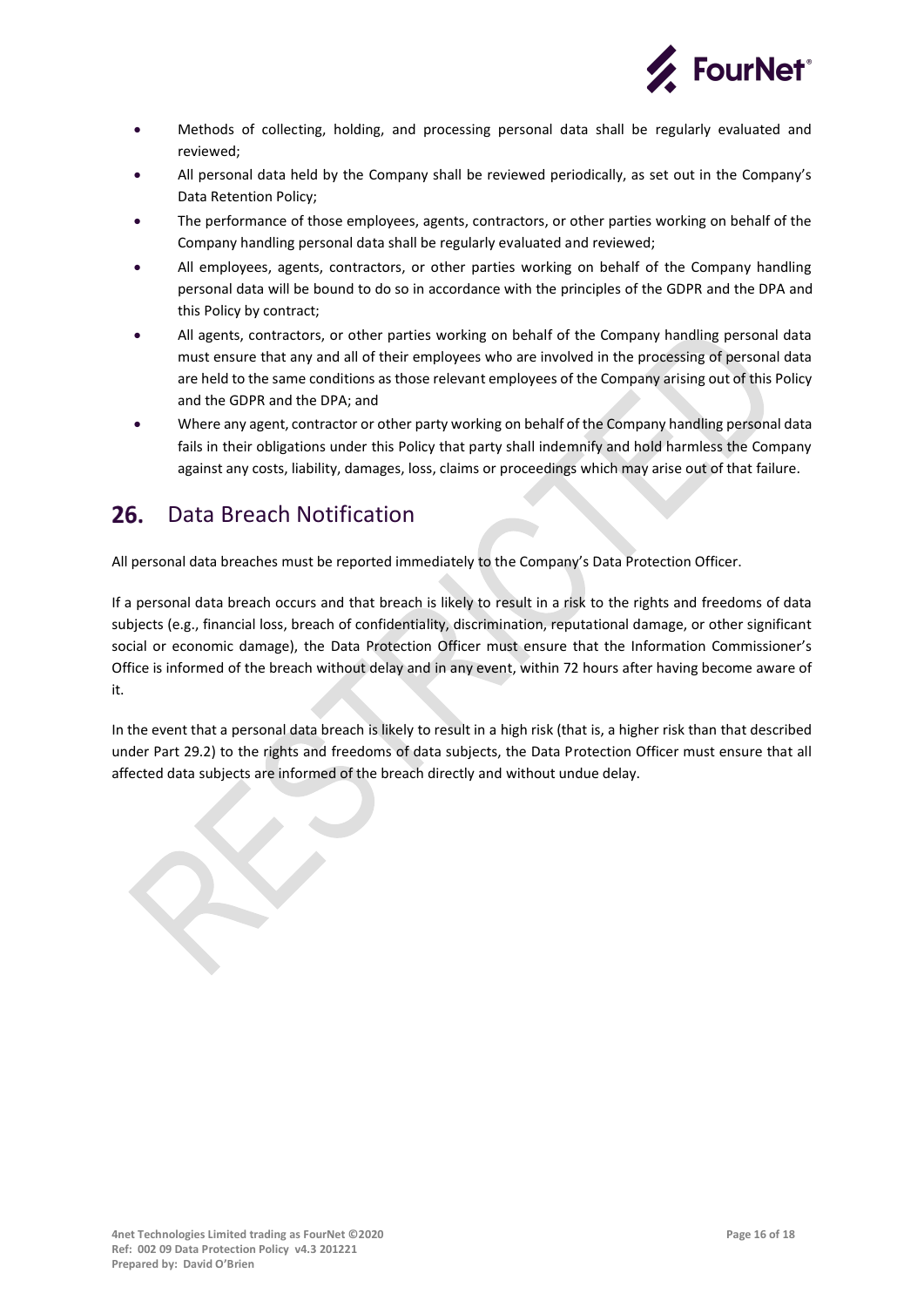

Data breach notifications shall include the following information:

- The categories and approximate number of data subjects concerned;
- The categories and approximate number of personal data records concerned;
- The name and contact details of the Company's data protection officer (or other contact point where more information can be obtained);
- The likely consequences of the breach; and
- Details of the measures taken, or proposed to be taken, by the Company to address the breach including, where appropriate, measures to mitigate its possible adverse effects.

#### <span id="page-16-0"></span> $27.$ Information Commissioner's Office Notification

Additionally, Fournet must notify the Information Commissioner's Office in writing without undue delay and no later than 72 hours after first becoming aware about any incident which has an actual adverse effect on the security of network and information systems that results in a substantial impact on the provision of the services to its Customers. The notification must contain:

- 1. Fournet's name and the services it provides;
- 2. The time the incident occurred;
- 3. The duration of the incident
- 4. Information concerning the nature and impact of the incident;
- 5. Information concerning any, or any likely, cross-border impact of the incident; and
- 6. Any other information that may be helpful to the Information Commissioner's Office.

#### <span id="page-16-1"></span>28. Information Security Incident Management

Staff must acquaint themselves with the Company's Information Security Incident Management Policy as detailed in document reference 002 39 Information Security Incident Management Policy. This is with regards to any information security risk, weakness or event that may compromise this Data Protection Policy.

#### <span id="page-16-2"></span>29. Enforcement

Any member of staff found to have violated this policy may be subject to disciplinary action, up to and including termination of employment. In certain circumstance, investigation by regulatory bodies and or the police may apply.

#### <span id="page-16-3"></span>Communicating FourNet's Policies  $30.$

Relevant training, bulletins, education materials, policies, procedures, and processes are provided on an ongoing basis to all employees to ensure they are fully aware of their responsibilities and are kept up-to-date of any new requirements. These are communicated in a number of ways, including, but not limited to:

- Induction sessions;
- PDR meetings;
- Company meetings;
- Atlas/Citation portal; and
- Regular company bulletins via Microsoft Teams.